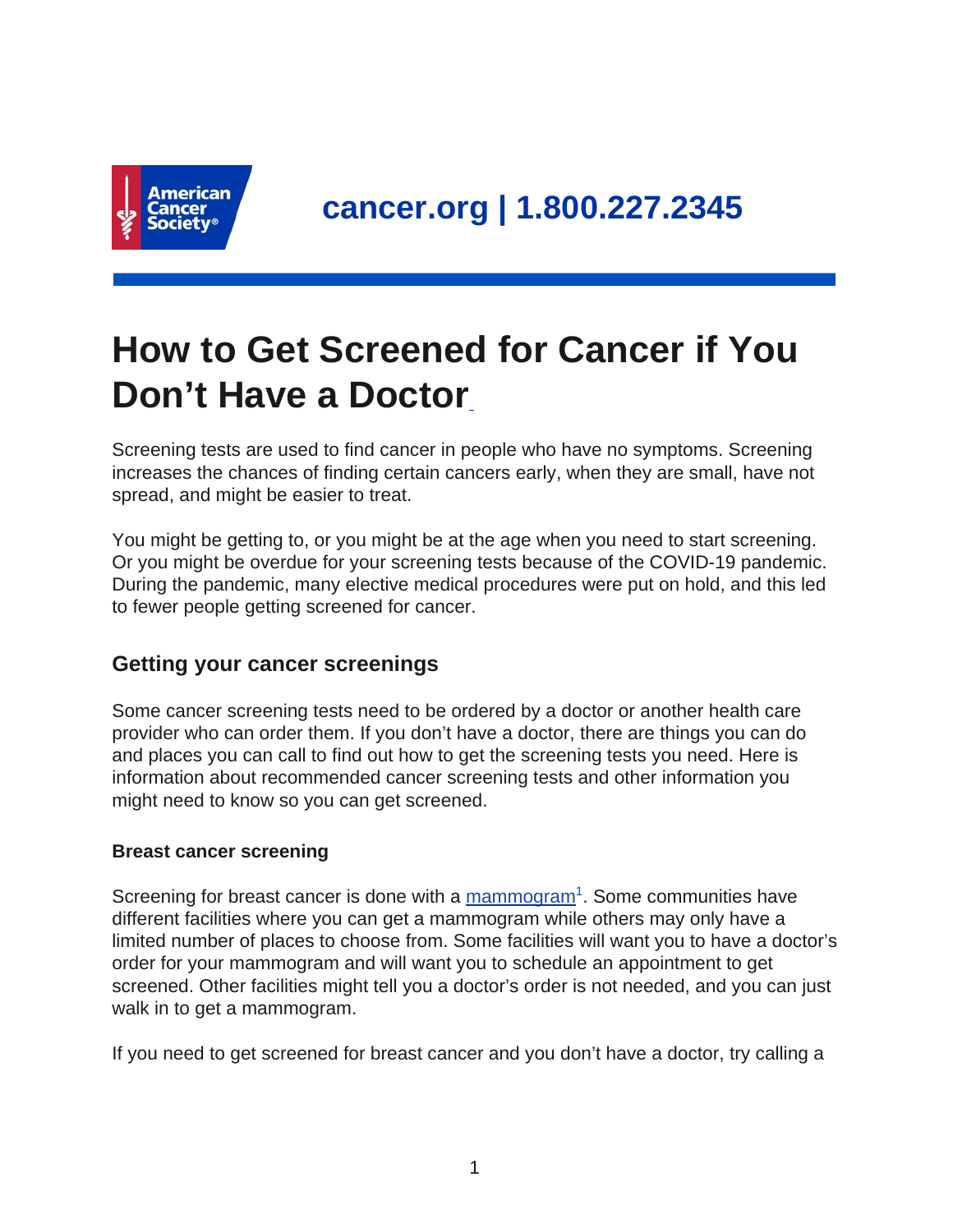local hospital, medical clinic, or woman's clinic. You can also call your [local health](https://www.usa.gov/state-health)  $department<sup>2</sup>$  $department<sup>2</sup>$  or a facility that does mammograms. When you call, explain your situation, and ask if you are eligible for any programs that offer breast cancer screening without having a primary doctor or a doctor's order. There might also be mobile mammography units that drive the mammogram machine to your neighborhood at certain times to offer breast cancer screening services. [If you don't have health insurance](https://www.cancer.org/healthy/find-cancer-early/cancer-screening-costs-insurance-coverage.html)<sup>3</sup>, there may be free or low-cost breast cancer screening programs available. Sometimes, hospitals or clinics might host free cancer screening events. If you have health insurance, you can check with your insurance company to find out if there are mammogram facilities or doctors listed in the plan where you can go for screening or get an order for a mammogram.

Learn more about the [American Cancer Society's guidelines for breast cancer](https://www.cancer.org/cancer/breast-cancer/screening-tests-and-early-detection/american-cancer-society-recommendations-for-the-early-detection-of-breast-cancer.html) [screening](https://www.cancer.org/cancer/breast-cancer/screening-tests-and-early-detection/american-cancer-society-recommendations-for-the-early-detection-of-breast-cancer.html)<sup>4</sup> in American Cancer Society Recommendations for the Early Detection of Breast Cancer. If you're not sure what questions to ask when you call a facility for more information, you can check out [Questions to Ask a Doctor About Cancer Screening.](https://www.cancer.org/healthy/find-cancer-early/questions-to-ask-your-doctor-about-cancer-screening.html)<sup>5</sup>

#### **Cervical cancer screening**

Screening for cervical cancer is done by a doctor or nurse who is trained to do a pelvic exam. A specialist, called a gynecologist, can also do cervical cancer screenings.

During the pelvic exam, either an [HPV test, combined HPV and Pap test, or Pap](https://www.cancer.org/cancer/cervical-cancer/detection-diagnosis-staging/screening-tests.html) [test](https://www.cancer.org/cancer/cervical-cancer/detection-diagnosis-staging/screening-tests.html)<sup>6</sup> alone is done as a screening test. Some communities have different facilities where you can get screened for cervical cancer while others may only have a limited number of places to choose from. Most facilities will want you to schedule an appointment to get screened.

If you need to get screened for cervical cancer and you don't have a doctor, try calling a local hospital, medical clinic, or woman's clinic. You can also call your local health department. When you explain your situation, they can help you figure out how you can get screened. [If you don't have health insurance](https://www.cancer.org/healthy/find-cancer-early/cancer-screening-costs-insurance-coverage.html)<sup>7</sup>, there might be free or low-cost programs available or clinics where you can get screened for cervical cancer without having a primary doctor. Sometimes, hospitals or clinics might host free cancer screening events. If you have health insurance, you can check with your insurance company to find out if there are facilities or doctors listed in the plan where you can go for screening.

Learn more about the American Cancer Society's guidelines for cervical cancer screening in [The American Cancer Society Guidelines for the Prevention and Early](https://www.cancer.org/cancer/cervical-cancer/detection-diagnosis-staging/cervical-cancer-screening-guidelines.html) [Detection of Cervical Cancer](https://www.cancer.org/cancer/cervical-cancer/detection-diagnosis-staging/cervical-cancer-screening-guidelines.html)<sup>8</sup>. If you're not sure what questions to ask when you call a facility for more information, you can check out [Questions to Ask a Doctor About Cancer](https://www.cancer.org/healthy/find-cancer-early/questions-to-ask-your-doctor-about-cancer-screening.html) [Screening.](https://www.cancer.org/healthy/find-cancer-early/questions-to-ask-your-doctor-about-cancer-screening.html)<sup>9</sup>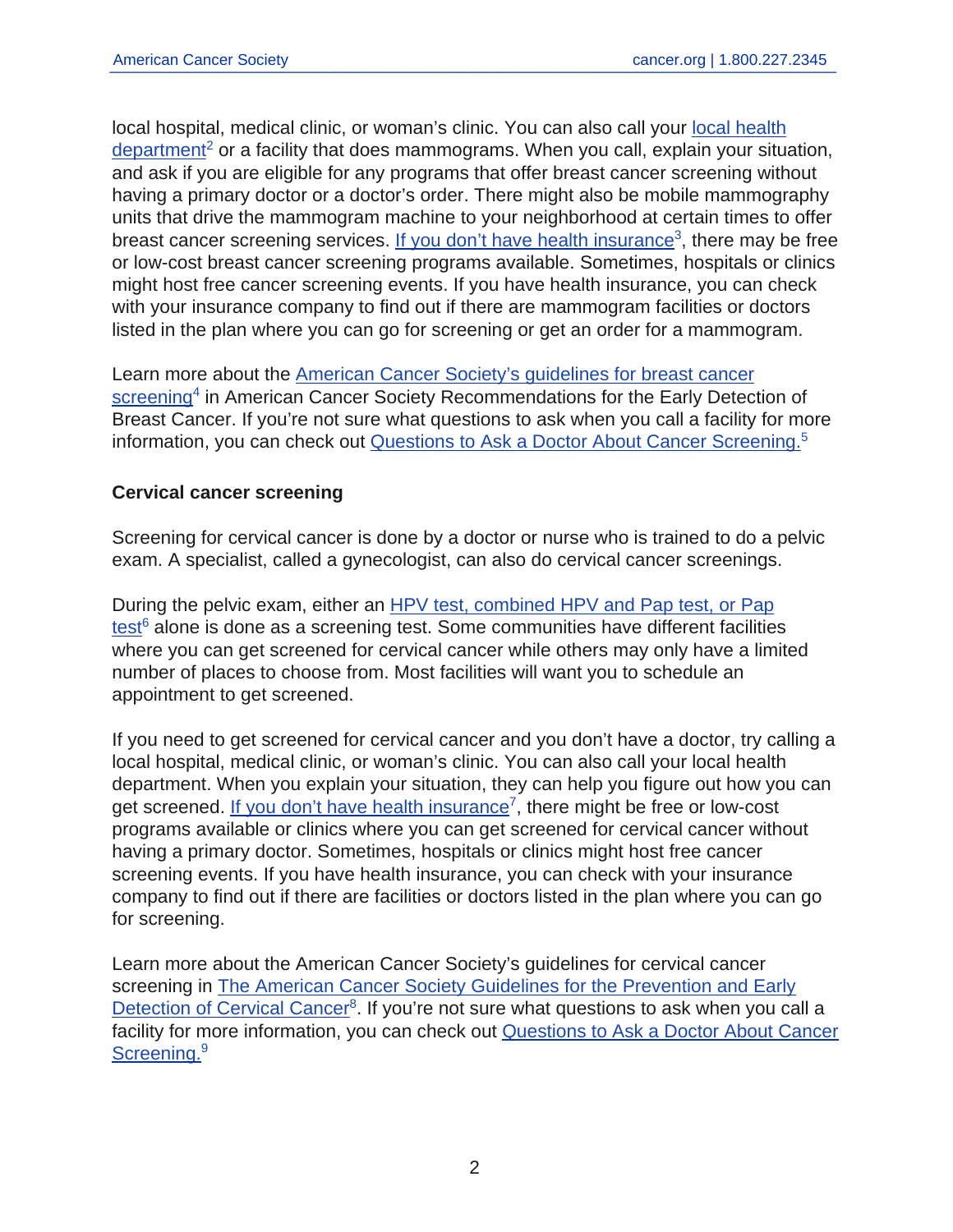# **Colorectal cancer screening**

There are several [test options for colorectal cancer screening.](https://www.cancer.org/cancer/colon-rectal-cancer/detection-diagnosis-staging/screening-tests-used.html)<sup>10</sup>

- Stool-based testing looks at your stool (poop) for signs of cancer. These can be done at home because you collect a sample of your stool (poop) and follow instructions to mail it in to be tested. A doctor's office or medical clinic can provide take-home stool tests, and some pharmacies and online stores sell stool tests. Depending on the results of a stool test, you might need to have other tests.
- Visual exams look at the inside of the colon and rectum with a scope (colonoscopy) or special imaging test (colonography) to look for cancer or other problems. These tests are done in health care facilities that have special equipment to do them. You will need a doctor's order for one of these tests and might need to see a specialist (such as a gastroenterologist or colorectal surgeon) to have the test.

If you need to get screened for colorectal cancer and you don't have a doctor, try calling a local hospital, medical clinic, or your local health department. When you explain your situation, they can help you figure out how you can get screened. There might be programs available or clinics where you can get screened without having a primary doctor. If you [don't have health insurance](https://www.cancer.org/healthy/find-cancer-early/cancer-screening-costs-insurance-coverage.html)<sup>11</sup>, there might be free or low-cost programs available or clinics where you can get screened for colorectal cancer without having a primary doctor. Sometimes, hospitals or clinics might host free cancer screening events. If you have health insurance, you can call your insurance company to find out if there are doctors or facilities listed in the plan where you can go for colorectal cancer screening.

Learn more about the American Cancer Society's guidelines for colorectal cancer screening in [American Cancer Society Guidelines for Colorectal Cancer Screening](https://www.cancer.org/cancer/colon-rectal-cancer/detection-diagnosis-staging/acs-recommendations.html)<sup>12</sup>. If you're not sure what questions to ask when you call a facility for more information, you can check out [Questions to Ask a Doctor About Cancer Screening.](https://www.cancer.org/healthy/find-cancer-early/questions-to-ask-your-doctor-about-cancer-screening.html)<sup>13</sup>

# **Lung Cancer Screening**

Lung cancer screening is done using a low-dose CAT scan or  $CT$  scan (LDCT)<sup>14</sup>. This test should be done in a facility that has the right type of CT scan machine and experience in screening people for lung cancer. The American Cancer Society recommends [people with a higher risk of getting lung cancer](https://www.cancer.org/cancer/lung-cancer/detection-diagnosis-staging/detection.html)<sup>15</sup> talk to a doctor or health care provider about the risks and benefits of lung cancer screening before making the decision to get screened.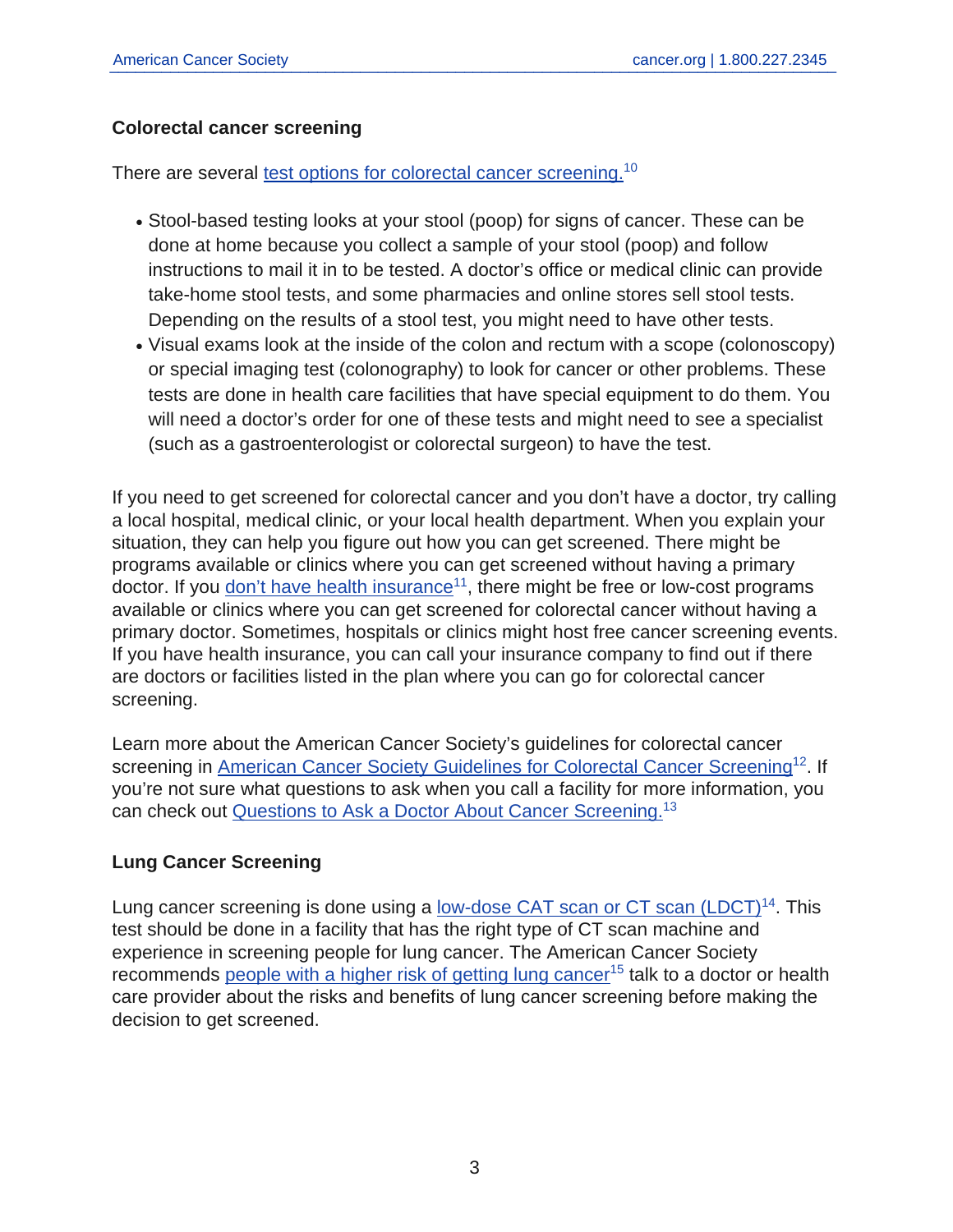If you choose to get screened for lung cancer and you don't have a doctor, call a local hospital, medical clinic, or health department. When you explain your situation, they might be able to guide you to a facility that does the screening test or to a clinic or doctor that can help. Some communities or hospitals offer mobile lung cancer screening units, but most LDCT scans are done in a hospital or imaging facility.

If you decide lung cancer screening is right for you, and [you don't have health](https://www.cancer.org/healthy/find-cancer-early/cancer-screening-costs-insurance-coverage.html) [insurance](https://www.cancer.org/healthy/find-cancer-early/cancer-screening-costs-insurance-coverage.html)<sup>16</sup>, there might be free or low-cost programs or clinics available. Sometimes, hospitals or clinics might host free cancer screening events If you have health insurance, you can check with your insurance company to find out if there are facilities that offer lung cancer screening or doctors you can see in your plan so you can get a screening test scheduled.

Learn more about the American Cancer Society's guidelines for lung cancer screening in [Can Lung Cancer Be Found Early?](https://www.cancer.org/cancer/lung-cancer/detection-diagnosis-staging/detection.html)<sup>17</sup>. If you're not sure what questions to ask when you call a facility for more information, you can check out [Questions to Ask a Doctor](https://www.cancer.org/healthy/find-cancer-early/questions-to-ask-your-doctor-about-cancer-screening.html) [About Cancer Screening.](https://www.cancer.org/healthy/find-cancer-early/questions-to-ask-your-doctor-about-cancer-screening.html) <sup>18</sup>

#### **Prostate cancer screening**

Prostate cancer screening is done using the [prostate-specific antigen \(PSA\) blood test](https://www.cancer.org/cancer/prostate-cancer/detection-diagnosis-staging/tests.html) [with or without a rectal exam](https://www.cancer.org/cancer/prostate-cancer/detection-diagnosis-staging/tests.html)<sup>19</sup>. The American Cancer Society recommends talking to a doctor or health care provider about the risks and benefits of prostate cancer screening before making the decision to get screened.

If you choose to get screened for prostate cancer and don't have a doctor, try calling a local hospital, medical clinic, or health department. When you explain your situation, they might be able to guide you to a facility that does the screening test or to a clinic or doctor that can help. [If you don't have health insurance](https://www.cancer.org/healthy/find-cancer-early/cancer-screening-costs-insurance-coverage.html)<sup>20</sup>, there might be free or lowcost programs or clinics available. Sometimes, hospitals or clinics might host free cancer screening events. If you have health insurance, you can check with your insurance company to find out if there are facilities that offer prostate cancer screening or doctors you can see in your plan so you can get a screening test scheduled.

Learn more about the American Cancer Society's guidelines for prostate cancer screening in [American Cancer Society Recommendations for Prostate Cancer Early](https://www.cancer.org/cancer/prostate-cancer/detection-diagnosis-staging/acs-recommendations.html) [Detection](https://www.cancer.org/cancer/prostate-cancer/detection-diagnosis-staging/acs-recommendations.html)<sup>21</sup>. If you're not sure what questions to ask when you call a facility for more information, you can check out [Questions to Ask a Doctor About Cancer Screening.](https://www.cancer.org/healthy/find-cancer-early/questions-to-ask-your-doctor-about-cancer-screening.html) <sup>22</sup>

# **Finding a doctor to help you get screened for cancer**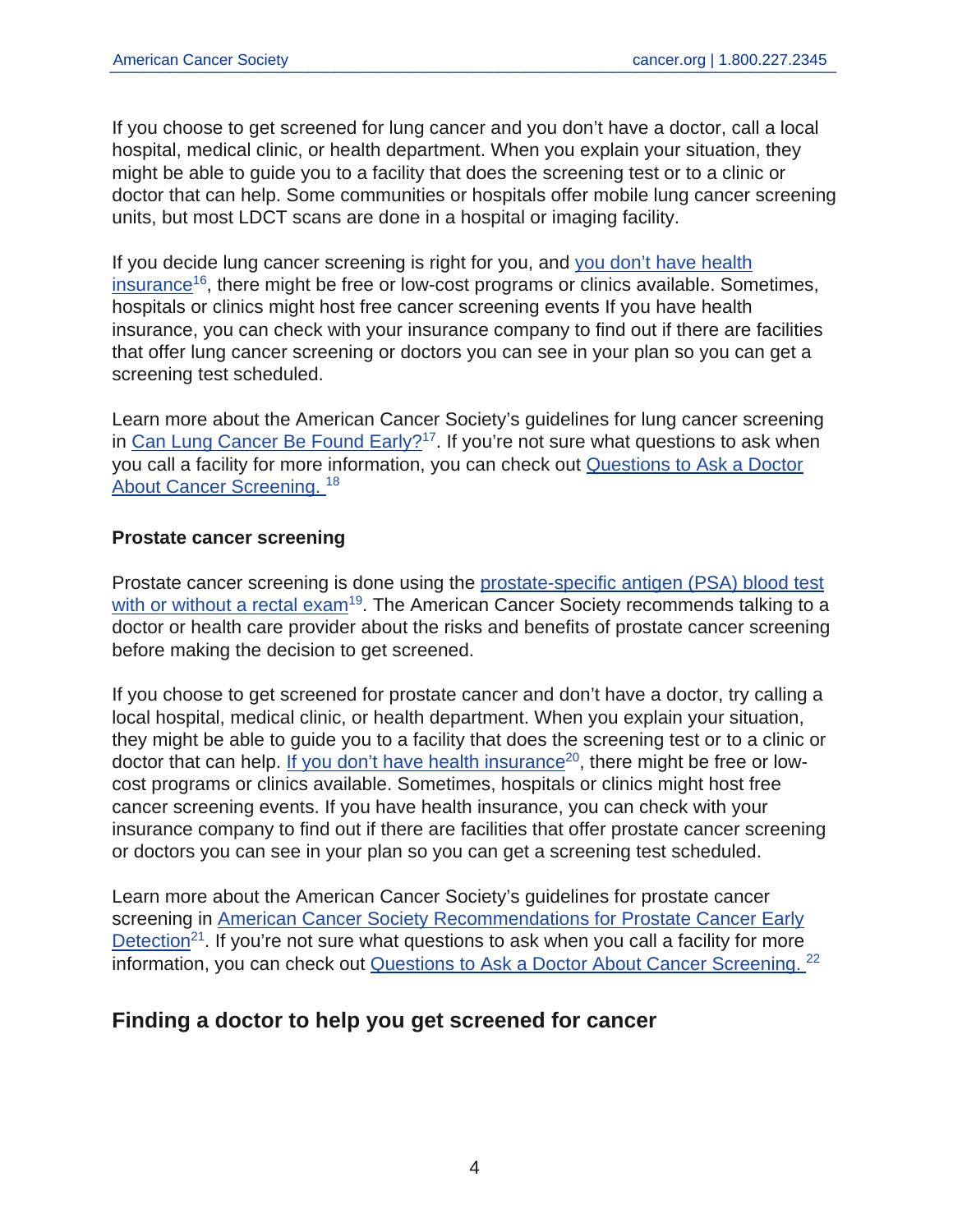If you don't have a doctor or health care provider, keep in mind that some cancer screening tests might require a doctor's order. If you're told you need a doctor's order or a referral from a doctor, it's a good idea to find a doctor or health care provider who can order the tests you need and help you schedule them. Or, maybe you just want to find a doctor who you can see on a regular basis to help monitor your cancer risk factors and remind you about the screenings you need.

If you don't have a doctor, choosing one can be overwhelming and can take a lot of time. If you have health insurance, your insurance company likely has a list of doctors you can choose from. Some people might simply ask family and friends for names of doctors they have seen. Others might look for a doctor near their home or one they can get to easily. Some people might start by finding a hospital first, and then looking for a doctor who practices or has an office in or near that hospital. If you're not sure where to start, you might want to try calling local hospitals or your local health department. Sometimes they have medical clinics where people can go to see a doctor and get the tests they need.

No matter how you go about looking for a doctor, the most important thing is to find and establish care with one who best fits your needs. When choosing a doctor, you will likely need to look for a clinic or office that has a primary care physician (PCP) or a family doctor (sometimes also called a generalist, internist, or internal medicine doctor). Some women may feel more comfortable with a gynecologist as their primary doctor. Many clinics and offices also have nurse practitioners or physician assistants who can recommend and order cancer screening tests.

Once you find a clinic or doctor, you will need to set up a new patient appointment during which your cancer risk factors and overall health status will be assessed. Then the doctor or provider can recommend the cancer screening tests that are right for you, you can decide together which tests to get, and then find out where and how to get them.

The doctor's office or clinic or facility where you had the test will notify you of the results of your screening tests. This might happen by phone, email, or mail depending on the type of test and results. If any of your screening test results show possible signs of cancer, you will have a follow-up appointment and the doctor will recommend the next steps and refer you to the proper specialist if one is needed.

# **Checking with your insurance company**

If you have health insurance, call your insurance company to see which doctors are covered by your insurance. If you have found a doctor you like, check with your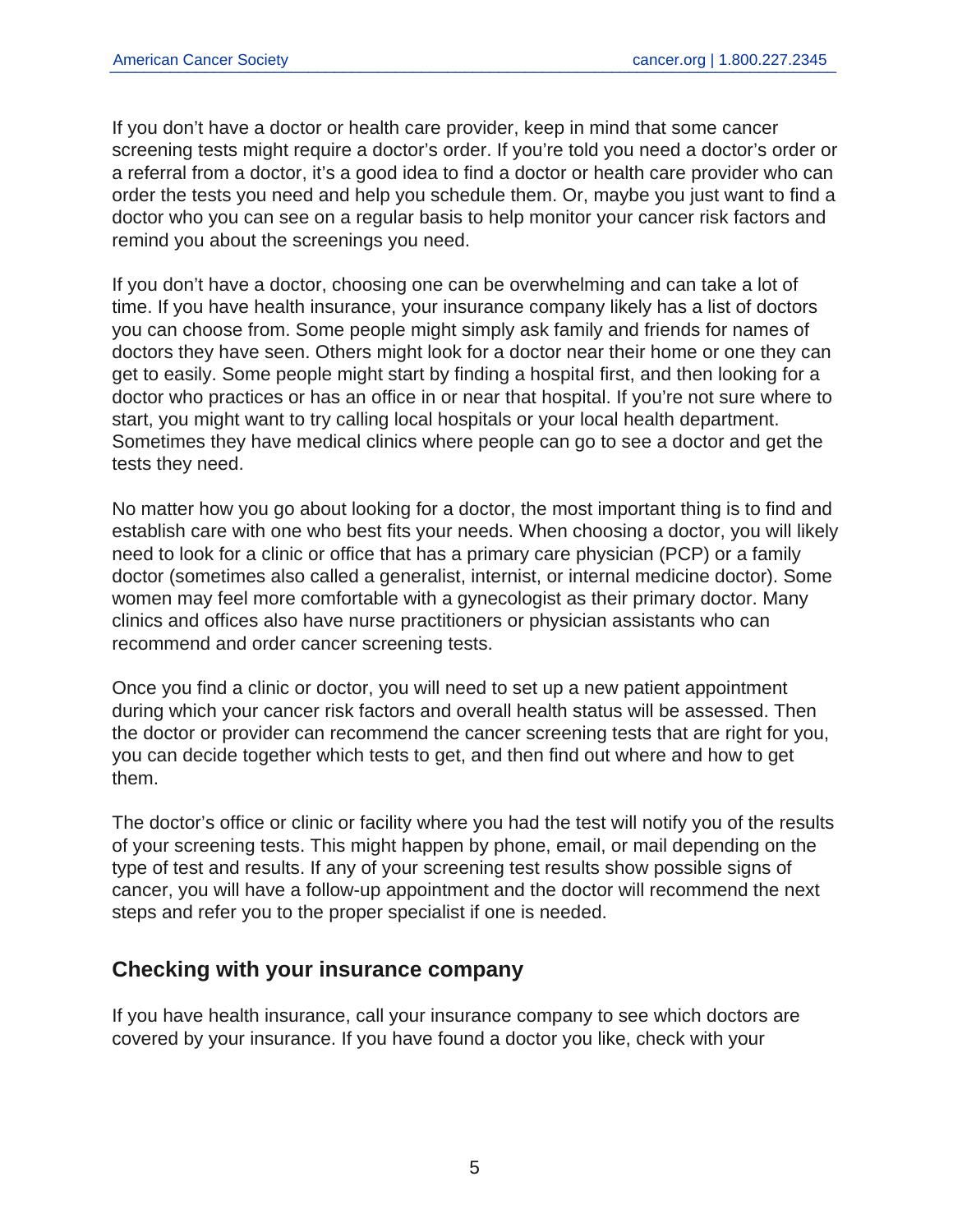insurance company to see if they are covered in your plan. You might also want to call their office and ask if they're on your health insurance plan and are taking new patients. If a doctor you like is not within your insurance network, ask your insurance company how much it might cost you to see that doctor.

Find out if you will be responsible for any costs, such as a copay for office visits. Also ask your insurance company if your cancer screening tests and follow-up appointments will be covered fully or if you will have a copay.

If you don't have health insurance and you need to get a screening test, learn about [Costs and Insurance Coverage for Cancer Screening Tests](https://www.cancer.org/healthy/find-cancer-early/cancer-screening-costs-insurance-coverage.html)<sup>23</sup>. If you're not sure what questions to ask when you call a facility or talk to a doctor for more information, you can check out [Questions to Ask a Doctor About Cancer Screening.](https://www.cancer.org/healthy/find-cancer-early/questions-to-ask-your-doctor-about-cancer-screening.html)<sup>24</sup>

# **Hyperlinks**

- 1. [www.cancer.org/cancer/breast-cancer/screening-tests-and-early](https://www.cancer.org/cancer/breast-cancer/screening-tests-and-early-detection/mammograms.html)[detection/mammograms.html](https://www.cancer.org/cancer/breast-cancer/screening-tests-and-early-detection/mammograms.html)
- 2. [www.usa.gov/state-health](https://www.usa.gov/state-health)
- 3. [www.cancer.org/healthy/find-cancer-early/cancer-screening-costs-insurance](https://www.cancer.org/healthy/find-cancer-early/cancer-screening-costs-insurance-coverage.html)[coverage.html](https://www.cancer.org/healthy/find-cancer-early/cancer-screening-costs-insurance-coverage.html)
- 4. [www.cancer.org/cancer/breast-cancer/screening-tests-and-early](https://www.cancer.org/cancer/breast-cancer/screening-tests-and-early-detection/american-cancer-society-recommendations-for-the-early-detection-of-breast-cancer.html)[detection/american-cancer-society-recommendations-for-the-early-detection-of](https://www.cancer.org/cancer/breast-cancer/screening-tests-and-early-detection/american-cancer-society-recommendations-for-the-early-detection-of-breast-cancer.html)[breast-cancer.html](https://www.cancer.org/cancer/breast-cancer/screening-tests-and-early-detection/american-cancer-society-recommendations-for-the-early-detection-of-breast-cancer.html)
- 5. [www.cancer.org/healthy/find-cancer-early/questions-to-ask-your-doctor-about](https://www.cancer.org/healthy/find-cancer-early/questions-to-ask-your-doctor-about-cancer-screening.html)[cancer-screening.html](https://www.cancer.org/healthy/find-cancer-early/questions-to-ask-your-doctor-about-cancer-screening.html)
- 6. [www.cancer.org/cancer/cervical-cancer/detection-diagnosis-staging/screening](https://www.cancer.org/cancer/cervical-cancer/detection-diagnosis-staging/screening-tests.html)[tests.html](https://www.cancer.org/cancer/cervical-cancer/detection-diagnosis-staging/screening-tests.html)
- 7. [www.cancer.org/healthy/find-cancer-early/cancer-screening-costs-insurance](https://www.cancer.org/healthy/find-cancer-early/cancer-screening-costs-insurance-coverage.html)[coverage.html](https://www.cancer.org/healthy/find-cancer-early/cancer-screening-costs-insurance-coverage.html)
- 8. [www.cancer.org/cancer/cervical-cancer/detection-diagnosis-staging/cervical](https://www.cancer.org/cancer/cervical-cancer/detection-diagnosis-staging/cervical-cancer-screening-guidelines.html)[cancer-screening-guidelines.html](https://www.cancer.org/cancer/cervical-cancer/detection-diagnosis-staging/cervical-cancer-screening-guidelines.html)
- 9. [www.cancer.org/healthy/find-cancer-early/questions-to-ask-your-doctor-about](https://www.cancer.org/healthy/find-cancer-early/questions-to-ask-your-doctor-about-cancer-screening.html)[cancer-screening.html](https://www.cancer.org/healthy/find-cancer-early/questions-to-ask-your-doctor-about-cancer-screening.html)
- 10. [www.cancer.org/cancer/colon-rectal-cancer/detection-diagnosis](https://www.cancer.org/cancer/colon-rectal-cancer/detection-diagnosis-staging/screening-tests-used.html)[staging/screening-tests-used.html](https://www.cancer.org/cancer/colon-rectal-cancer/detection-diagnosis-staging/screening-tests-used.html)
- 11. [www.cancer.org/healthy/find-cancer-early/cancer-screening-costs-insurance](https://www.cancer.org/healthy/find-cancer-early/cancer-screening-costs-insurance-coverage.html)[coverage.html](https://www.cancer.org/healthy/find-cancer-early/cancer-screening-costs-insurance-coverage.html)
- 12. [www.cancer.org/cancer/colon-rectal-cancer/detection-diagnosis-staging/acs-](https://www.cancer.org/cancer/colon-rectal-cancer/detection-diagnosis-staging/acs-recommendations.html)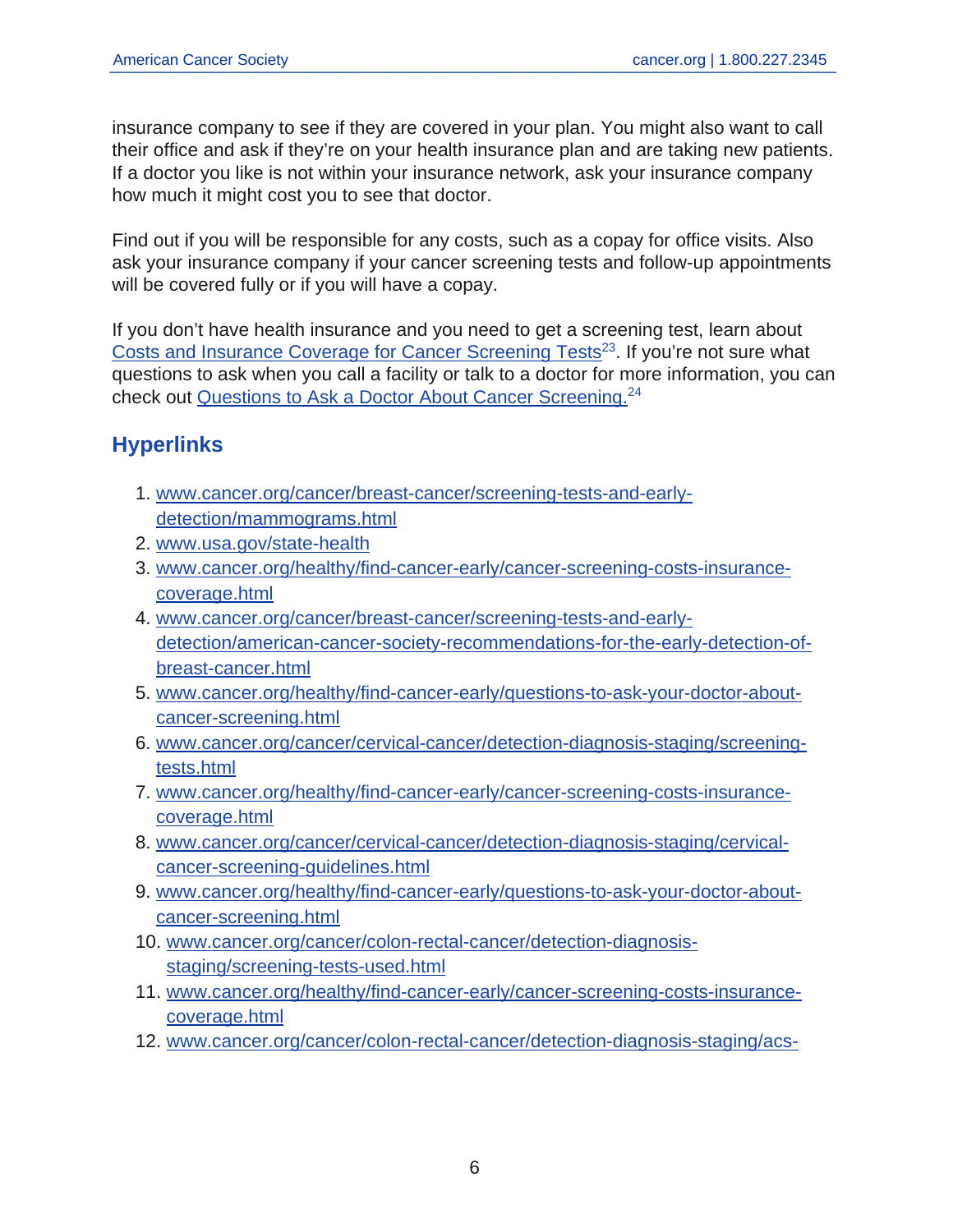[recommendations.html](https://www.cancer.org/cancer/colon-rectal-cancer/detection-diagnosis-staging/acs-recommendations.html)

- 13. [www.cancer.org/healthy/find-cancer-early/questions-to-ask-your-doctor-about](https://www.cancer.org/healthy/find-cancer-early/questions-to-ask-your-doctor-about-cancer-screening.html)[cancer-screening.html](https://www.cancer.org/healthy/find-cancer-early/questions-to-ask-your-doctor-about-cancer-screening.html)
- 14. [www.cancer.org/cancer/lung-cancer/detection-diagnosis-staging/how](https://www.cancer.org/cancer/lung-cancer/detection-diagnosis-staging/how-diagnosed.html)[diagnosed.html](https://www.cancer.org/cancer/lung-cancer/detection-diagnosis-staging/how-diagnosed.html)
- 15. [www.cancer.org/cancer/lung-cancer/detection-diagnosis-staging/detection.html](https://www.cancer.org/cancer/lung-cancer/detection-diagnosis-staging/detection.html)
- 16. [www.cancer.org/healthy/find-cancer-early/cancer-screening-costs-insurance](https://www.cancer.org/healthy/find-cancer-early/cancer-screening-costs-insurance-coverage.html)[coverage.html](https://www.cancer.org/healthy/find-cancer-early/cancer-screening-costs-insurance-coverage.html)
- 17. [www.cancer.org/cancer/lung-cancer/detection-diagnosis-staging/detection.html](https://www.cancer.org/cancer/lung-cancer/detection-diagnosis-staging/detection.html)
- 18. [www.cancer.org/healthy/find-cancer-early/questions-to-ask-your-doctor-about](https://www.cancer.org/healthy/find-cancer-early/questions-to-ask-your-doctor-about-cancer-screening.html)[cancer-screening.html](https://www.cancer.org/healthy/find-cancer-early/questions-to-ask-your-doctor-about-cancer-screening.html)
- 19. [www.cancer.org/cancer/prostate-cancer/detection-diagnosis-staging/tests.html](https://www.cancer.org/cancer/prostate-cancer/detection-diagnosis-staging/tests.html)
- 20. [www.cancer.org/healthy/find-cancer-early/cancer-screening-costs-insurance](https://www.cancer.org/healthy/find-cancer-early/cancer-screening-costs-insurance-coverage.html)[coverage.html](https://www.cancer.org/healthy/find-cancer-early/cancer-screening-costs-insurance-coverage.html)
- 21. [www.cancer.org/cancer/prostate-cancer/detection-diagnosis-staging/acs](https://www.cancer.org/cancer/prostate-cancer/detection-diagnosis-staging/acs-recommendations.html)[recommendations.html](https://www.cancer.org/cancer/prostate-cancer/detection-diagnosis-staging/acs-recommendations.html)
- 22. [www.cancer.org/healthy/find-cancer-early/questions-to-ask-your-doctor-about](https://www.cancer.org/healthy/find-cancer-early/questions-to-ask-your-doctor-about-cancer-screening.html)[cancer-screening.html](https://www.cancer.org/healthy/find-cancer-early/questions-to-ask-your-doctor-about-cancer-screening.html)
- 23. [www.cancer.org/healthy/find-cancer-early/cancer-screening-costs-insurance](https://www.cancer.org/healthy/find-cancer-early/cancer-screening-costs-insurance-coverage.html)[coverage.html](https://www.cancer.org/healthy/find-cancer-early/cancer-screening-costs-insurance-coverage.html)
- 24. [www.cancer.org/healthy/find-cancer-early/questions-to-ask-your-doctor-about](https://www.cancer.org/healthy/find-cancer-early/questions-to-ask-your-doctor-about-cancer-screening.html)[cancer-screening.html](https://www.cancer.org/healthy/find-cancer-early/questions-to-ask-your-doctor-about-cancer-screening.html)

# **References**

American Medical Association. Doctor Finder. Accessed at https://doctorfinder.amaassn.org/doctorfinder/home.jsp? on April 21, 2021.

NIH National Institute on Aging. How to Choose a Doctor You Can Talk To. Accessed at https://www.nia.nih.gov/health/how-choose-doctor-you-can-talk on April 21, 2021.

Last Revised: April 21, 2021

# **Written by**

The American Cancer Society medical and editorial content team [\(www.cancer.org/cancer/acs-medical-content-and-news-staff.html\)](https://www.cancer.org/cancer/acs-medical-content-and-news-staff.html)